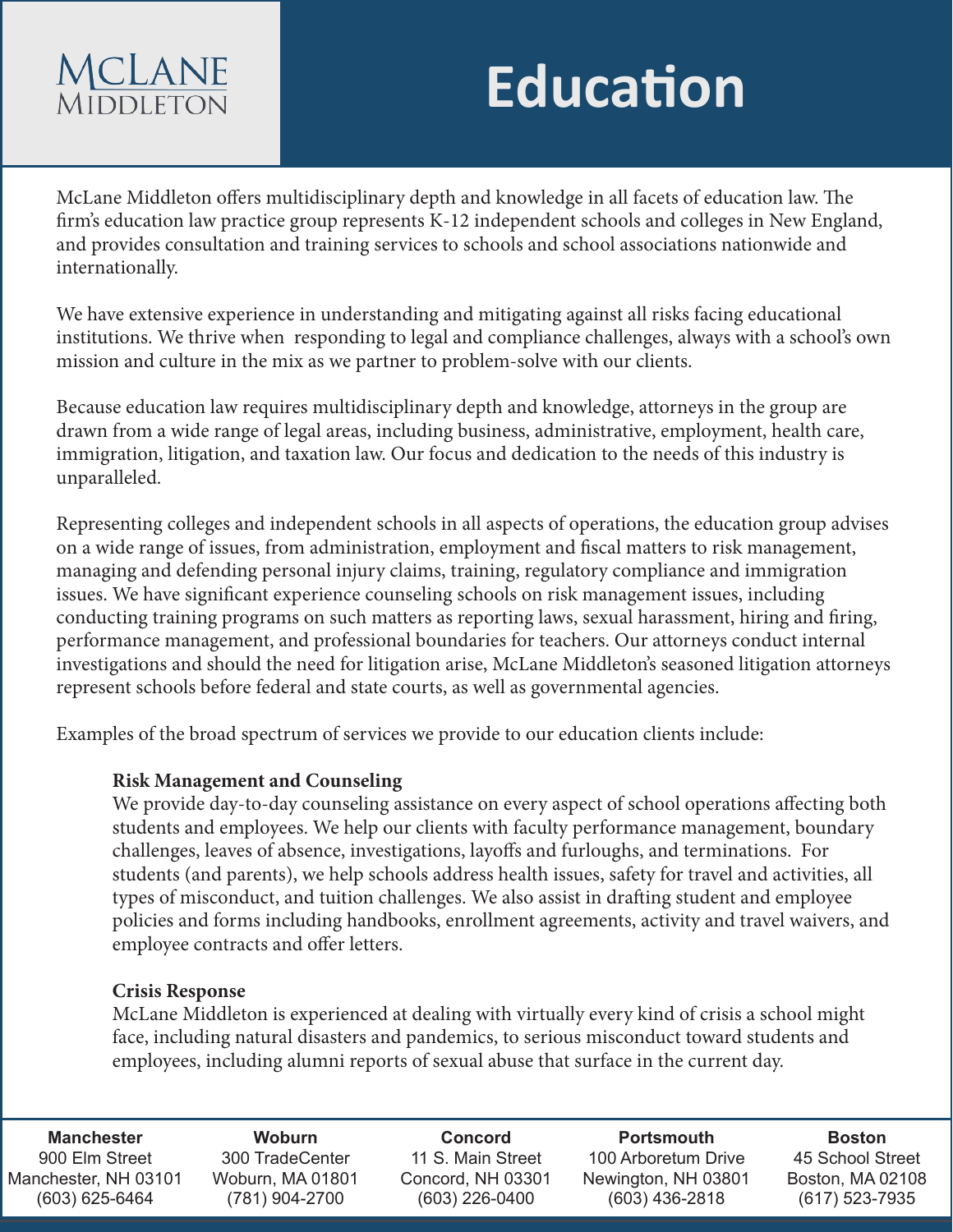We assist schools in responding to, identifying, and investigating financial misdealing and other types of fraud. Our information security and privacy team is on-call to handle data breaches and cybercrime. When necessary, the firm partners with its network of nationally recognized communications experts to help our clients manage media and social media exposure, as well as the communication needs within its own school community.

#### **Consulting and Investigations**

We understand that the quality of an investigation will enhance our clients' efforts to provide a safe and supportive environment and can reduce the expenses of litigation and reputational harm posed by inadequate responses to allegations of harassment, discrimination, sexual and other misconduct.

The group has extensive experience investigating and supervising cases involving sexual assault and harassment, boundary violating behavior, reporting and compliance obligations under child protection and school safety laws, new disclosures of past sexual abuse, Title IX violations, and computer-related misconduct.

In addition, the firm handles employment investigations into allegations of discrimination, harassment and other forms of misconduct such as embezzlement and theft. Attorneys in the group are drawn from a wide range of subject area expertise, including government, employment, information technology and data forensics, and reporting and disclosure obligations.

We have experience in conducting trauma-informed interviews and coordinating support services for all parties during investigations.

#### **Trainings**

Our education group provides risk management training for administrators, faculty and staff, health center staff and counselors, and students to help prepare them to address the myriad issues that arise during the daily routines at day and boarding schools.

Our attorneys create and tailor workshops to fit the unique needs or interests of the school and can be available at any time during the year, either in-person or via a remote platform, as training needs arise. Our trainings focus on student health and safety, such as preventing and responding to harassment, hazing, bullying, mandatory reporting obligations, student misuse of social media, substance use and abuse, and sexual misconduct.

We train school healthcare providers on high risk issues such as eating disorders, managing psychotropic medications, balancing the need for information sharing, and confidentiality and privacy protections.

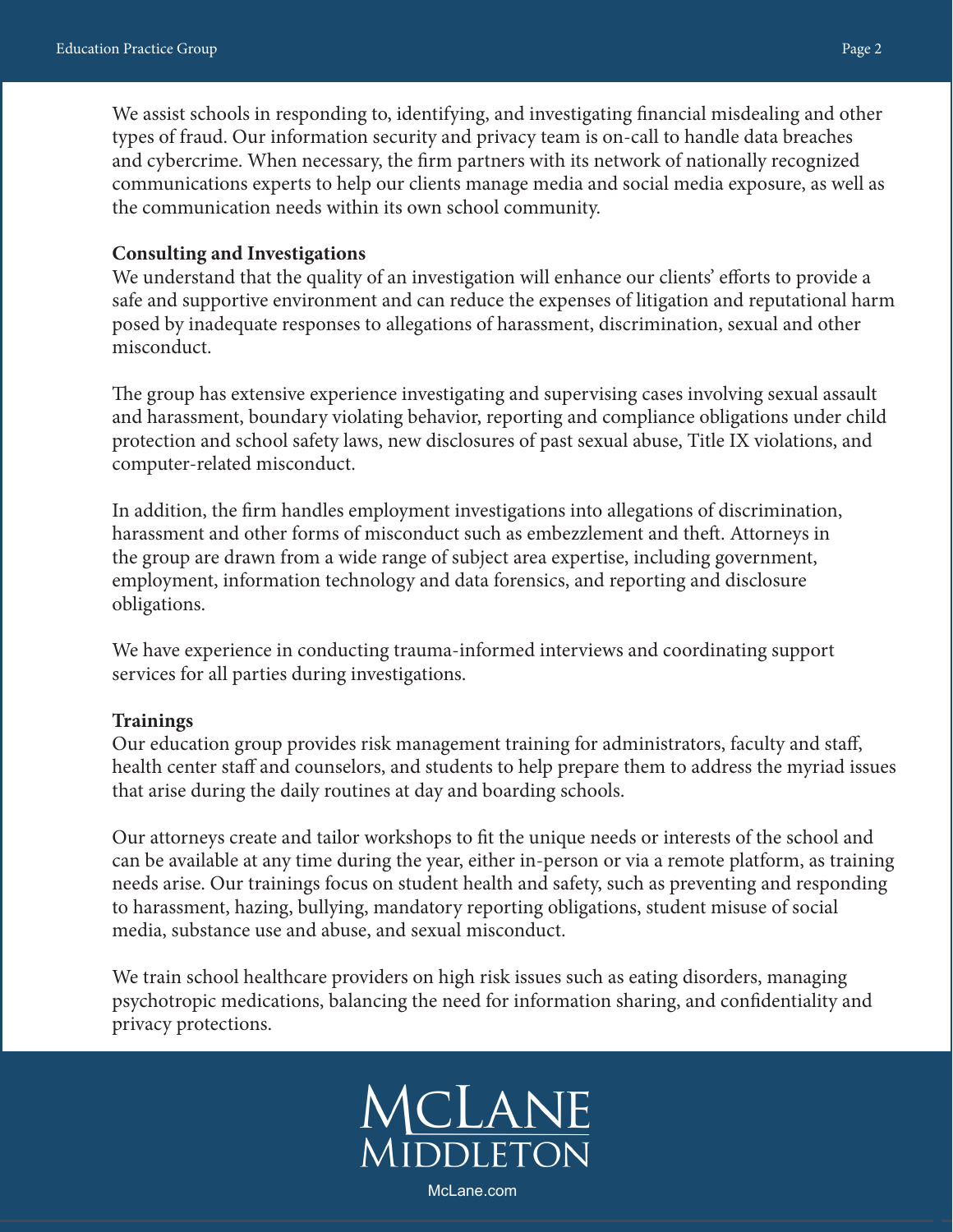We train school business officers and human resources personnel on avoiding wrongful discharge and discrimination claims, hiring to firing strategies, and conducting investigations. We also offer seminars and workshops for boards of trustees on non-profit governance.

#### **Expert Witness**

Our attorneys serve as expert witnesses in numerous lawsuits involving the duty of care for child safeguarding applicable to youth-serving organizations, including schools, athletic clubs, and religious institutions. Many of these cases involve sexual misconduct by trusted adults, such as educators or coaches. Other cases involve misconduct by peers of children, including hazing, bullying, and other forms of harassment.

The firm's expert opinions have covered a variety of issues, including: allegations of wrongful hiring, supervision, and retention; the adequacy of policies and procedures; and the sufficiency of response to notice of misconduct, including reporting, investigation and remediation. The firm's attorneys are able to testify on the historical standard of care for child protection and its evolution over recent decades.

#### **Governance**

Our attorneys counsel educational institutions on governance matters, including updating bylaws, ensuring compliance with state and federal non-profit regulations and filings, and establishing gift acceptance, conflict of interest, document retention, and whistleblower policies.

Our attorneys have served as board chairs and trustees of independent schools and other non-profit organizations and, as a result, have keen insight into the issues and oversight responsibilities of trustees of independent schools. In addition, our attorneys guide schools through the search and hiring process for heads of school and other senior administrators.

#### **Student Issues**

We routinely respond to student and parental complaints about discipline, and provide training on how to prevent hazing, harassment and other misconduct and how to respond to such claims. We advise schools on compliance with mandatory reporting laws and dealing with the police about student criminal behavior.

#### **Litigation**

McLane Middleton is a regional leader in litigation involving education institutions. We handle all types of litigation against schools and their employees, including employment, environmental, criminal, construction, and insurance litigation.

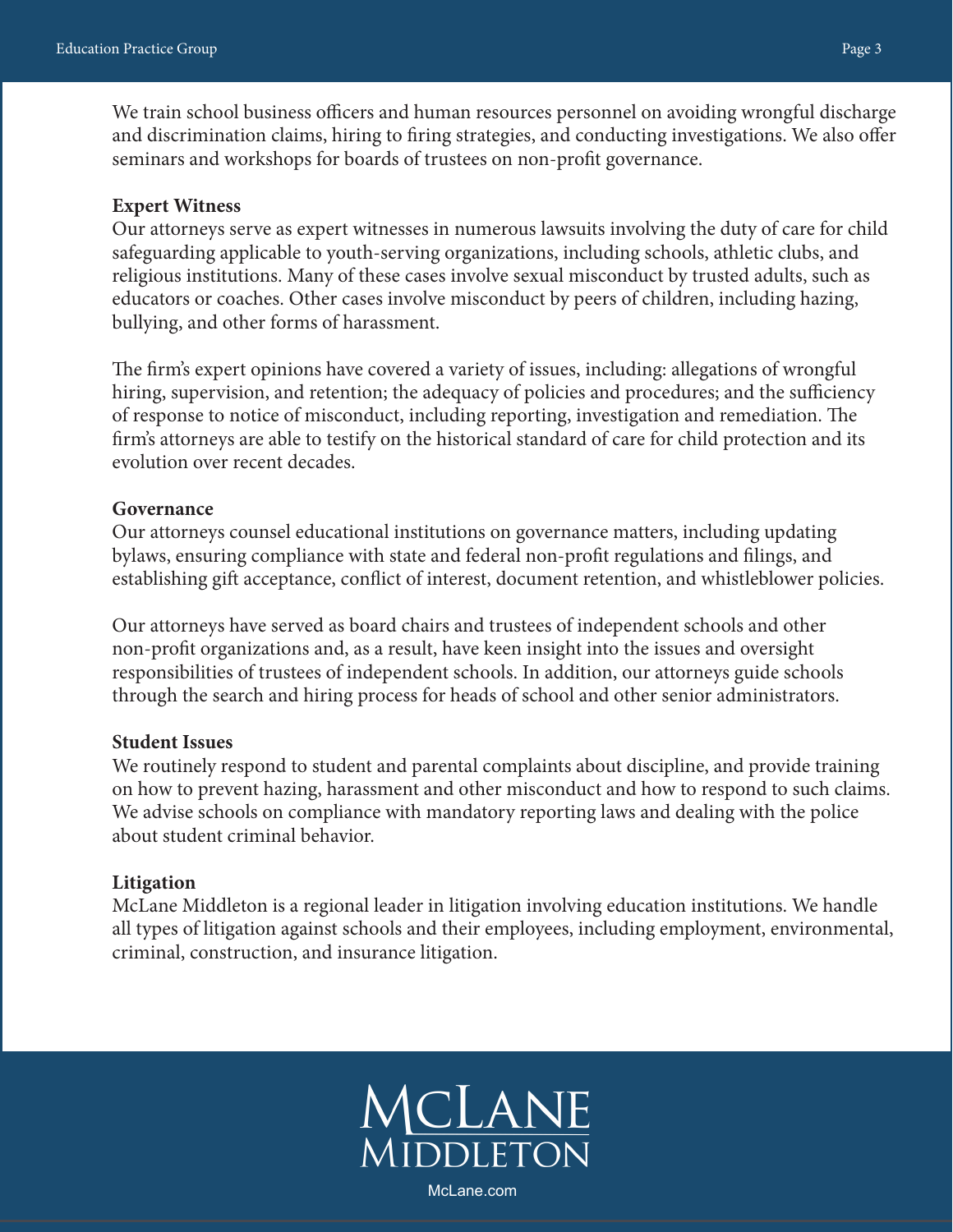#### **Criminal**

We assist schools in dealing with the police and prosecutors when students are arrested. We assist in arranging for defense counsel for students and, as needed, in dealing with the parents of the arrested students.

#### **Probate/Cy Pres**

Our education group attorneys assist schools in evaluating whether gifts and bequests require modification due to changed circumstances and obtaining court approval for necessary changes.

#### **Intellectual Property**

We routinely assist schools with intellectual property matters, such as how to best protect their valuable intellectual property rights as well as how to avoid infringing the rights of others. In the area of trademark protection, we secure U.S. protection/registration of school names and crests/logos (service marks). In addition to protecting the school's name/logo for educational services, we advise and assist schools with expanding trademark protection to various school publications, clothing and other merchandise (trademarks). Federal registration provides important remedies that help protect the school's name and crest/logo from third party misuse and infringement. We also advise schools on copyright matters, including securing copyright ownership and infringement matters. Every day, schools create copyrightable works and use third party protected works. Schools need to know how to secure rights and avoid infringement claims in the copyright area. Learn more about the firm's intellectual property practice group.

#### **Governance**

Our attorneys counsel several independent schools relating to their governance matters, including updating Bylaws, ensuring compliance with state and federal non-profit regulations and filings, as well as establishing gift acceptance and conflict of interest policies. Our attorneys have served as former board chairs and long-term members of the board of trustees of independent schools and, as a result, have unique insight to the issues and oversight responsibilities of trustees of independent schools. In addition, McLane Middleton attorneys have chaired the search committee for a Head of School, including the creation of the position description, interview and decision making process, as well as the crafting of an employment contract.

#### **Environmental Issues**

Campus growth and real estate projects can result in environmental issues. Our team has assisted in environmental auditing as well as compliance work including hazardous waste and asbestos issues.